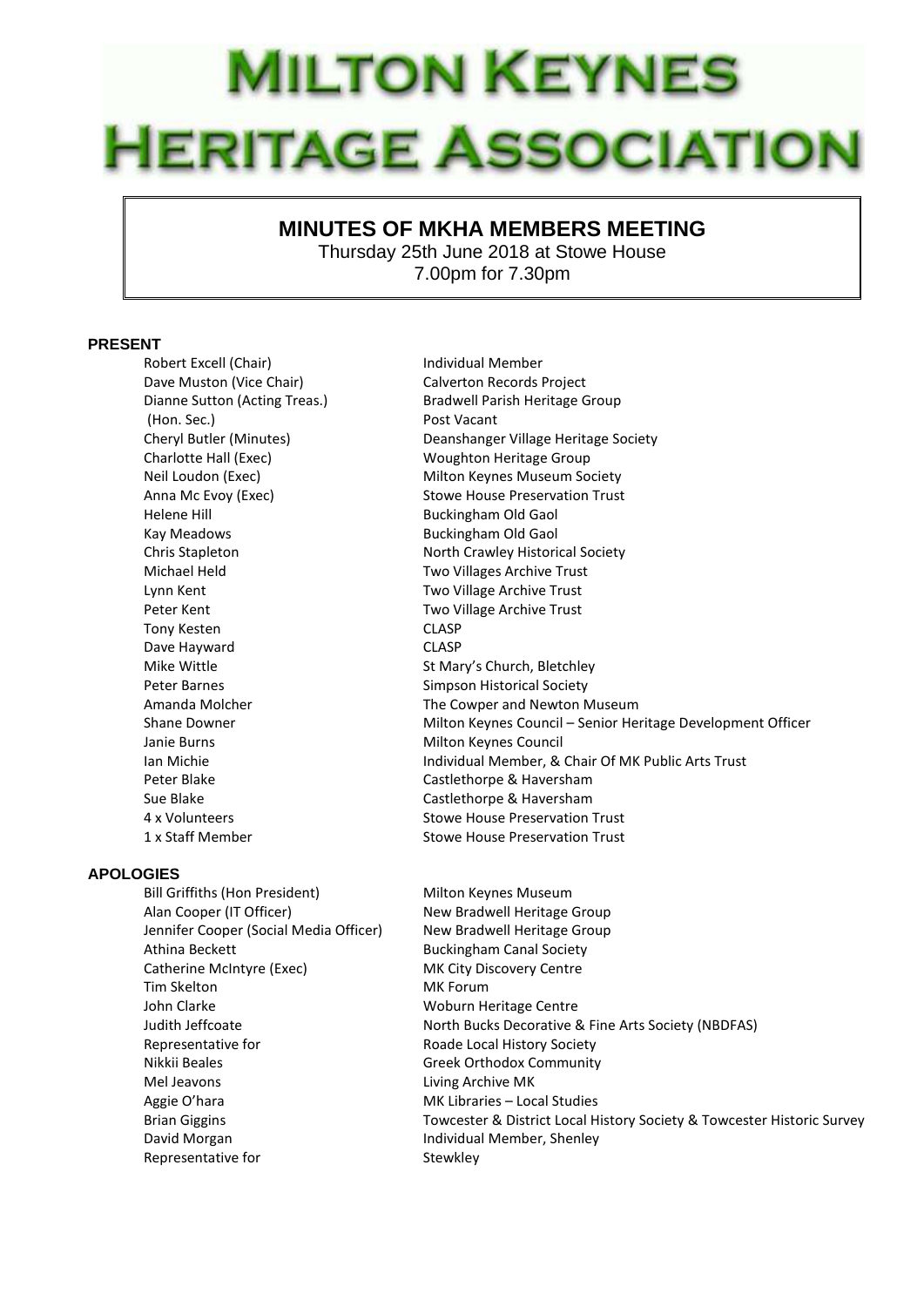| <b>Item</b> | <b>Matters Discussed</b>                                                                                                                                                                                                                                                                                                                                                                                                                                                                                                                                                                                                                                                                                                                                                                                                                                                                                 | <b>Action</b> |
|-------------|----------------------------------------------------------------------------------------------------------------------------------------------------------------------------------------------------------------------------------------------------------------------------------------------------------------------------------------------------------------------------------------------------------------------------------------------------------------------------------------------------------------------------------------------------------------------------------------------------------------------------------------------------------------------------------------------------------------------------------------------------------------------------------------------------------------------------------------------------------------------------------------------------------|---------------|
|             |                                                                                                                                                                                                                                                                                                                                                                                                                                                                                                                                                                                                                                                                                                                                                                                                                                                                                                          |               |
| 1.0         | Welcome<br>Anna McEvoy, House Custodian, Stowe House Preservation Trust welcomed everyone and<br>gave a guided tour of the House and refreshments were taken before the meeting started.                                                                                                                                                                                                                                                                                                                                                                                                                                                                                                                                                                                                                                                                                                                 |               |
|             | Robert Excell welcomed all to the meeting thanking Anna, her staff and volunteers for an<br>excellent tour and a rather grand and spectacular venue for a Main Members meeting.<br>Robert then outlined the agenda, thanking Dave for providing the media screen content for<br>the meeting.                                                                                                                                                                                                                                                                                                                                                                                                                                                                                                                                                                                                             |               |
| 2.0         | <b>Minutes of the Last Meeting</b><br>Minutes from the last meeting 22 <sup>nd</sup> March 2018 at Newport Pagnell were approved.                                                                                                                                                                                                                                                                                                                                                                                                                                                                                                                                                                                                                                                                                                                                                                        |               |
| 3.0         | <b>Matters Arising - MKHA Exec Committee Succession</b><br>MKHA Officer Honorary Secretary/Administrator and Committee posts for Education<br>and Marketing<br>The Committee still has vacant posts above. Please could you pass on the information to<br>your members, if more information is required please contact any of the Exec Committee                                                                                                                                                                                                                                                                                                                                                                                                                                                                                                                                                         | <b>ALL</b>    |
|             |                                                                                                                                                                                                                                                                                                                                                                                                                                                                                                                                                                                                                                                                                                                                                                                                                                                                                                          |               |
| 4.0         | MKC Senior Heritage Development Officer's Report - Shane Downer<br><b>MK: Design City Presentation</b><br>The 6 <sup>th</sup> Main Point of the Report made by the MK Futures 2050 Commission, outlined culture<br>(including heritage) should be profiled at the highest level and it should be exploited for the<br>way forward MK. A new Creative and Cultural Strategy, led by Shane, has been developed<br>its premis being MK is more than a new town and is to include the greater MK area (along the<br>footprint of MKHA). Any and all heritage projects will contribute to the MK:Design City project.<br>The USPs for Design City:<br>Grid City - the new city<br>Green City -parks lakes wildlife corridors etc as well as 'green' environmental<br>conditions which MK once led and must now recapture<br>City of People - MK has always had and still has a migration and diverse populace | <b>ALL</b>    |
|             | and is recognised as a 3 <sup>rd</sup> Wave New Town<br>Heritage is to be used to inform policies, developments etc of the MKC & stakeholders future<br>strategies. Thus making Heritage and Arts the hub for any progress.<br>MK: Design City proposed events:<br>IF - the international biannual arts festival now in its fifth event will continue this year and<br>beyond<br>2018 The European Year of Culture - Sharing Culture programme underway                                                                                                                                                                                                                                                                                                                                                                                                                                                  |               |
|             | 2019 - Creative Urban Living Festival (Aug-Sept) a high quality key event to focus on Design<br>including an Architectural Design competition (like those held before e.g. Home World)<br>2021 Different by Design - proposal working towards MK becoming an UNESCO Creative<br>City of Design<br>2022 Support Almere (MK's twinned Belgium City) when it holds a world expo Floriade- From<br>Garden City to Green City                                                                                                                                                                                                                                                                                                                                                                                                                                                                                 |               |
| 4.1         | <b>MKC Grant to MKHA</b><br>Shane announced he has confirmed to MKHA Exec the continuance for this and next year of<br>the MKC grant to support MKHA member activities<br>Robert thanked Shane on behalf of Members for the continued support and for the<br>presentation and was sure Members would support the Design City projects where possible                                                                                                                                                                                                                                                                                                                                                                                                                                                                                                                                                     |               |
| 5.0         | Treasurer's Report - Dianne reported<br>Current Account £12,595.33 Deposit Account £3431.64 Long Term Deposit £5149.49                                                                                                                                                                                                                                                                                                                                                                                                                                                                                                                                                                                                                                                                                                                                                                                   |               |
| 6.0<br>6.1  | <b>Grants - Neil</b><br><b>MKC Grant</b><br>Neil thanked MKC for the next tranche of £3465 year grant as announced by Shane. Neil has<br>presented the final report for the previous year's grant money and Shane was happy with the<br>outcomes. There was over-spend but the previous year's under-spend offset this.                                                                                                                                                                                                                                                                                                                                                                                                                                                                                                                                                                                  |               |
|             | Thus Exec now has grant money available to Members of up to £750, forms downloadable                                                                                                                                                                                                                                                                                                                                                                                                                                                                                                                                                                                                                                                                                                                                                                                                                     |               |

 $\Gamma$ 

Τ

٦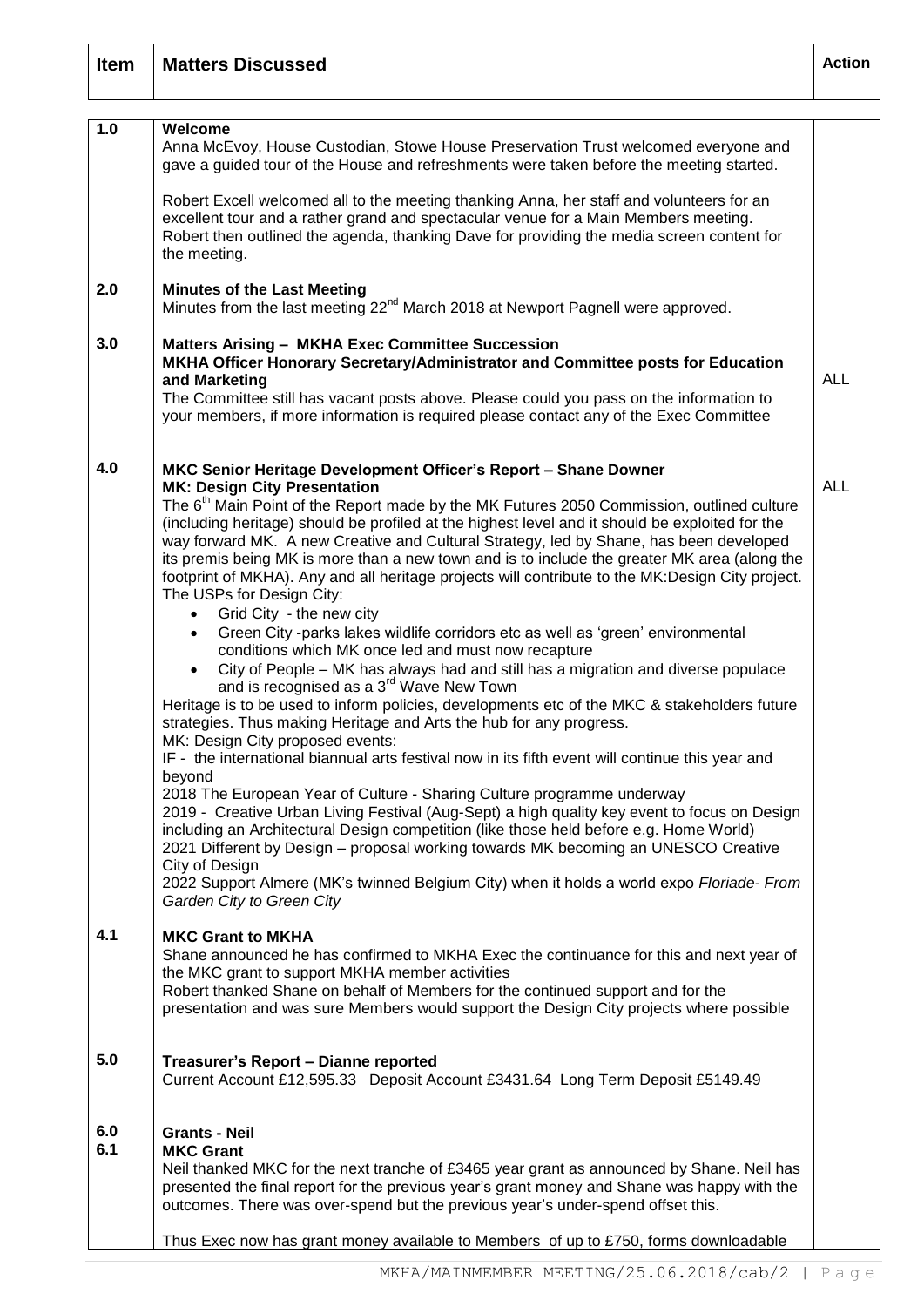|            | form MKHA website. Applications must meet the Grant criteria (laid down to compatible with<br>with MKC's own conditions).                                                                                                                                                                                                                                                                                                                                                                                                                                                      |            |
|------------|--------------------------------------------------------------------------------------------------------------------------------------------------------------------------------------------------------------------------------------------------------------------------------------------------------------------------------------------------------------------------------------------------------------------------------------------------------------------------------------------------------------------------------------------------------------------------------|------------|
| 6.2        | <b>Members' Grants</b><br>£250 - £750 Grants are available through applications there are some qualifications:<br>Grants apply to those members outside of MK unitary as well as within<br>$\bullet$<br>Must be a member for at least 18mths<br>$\bullet$<br>No grant will be offered within 18mths for a repeat grant - with possible exceptions<br>for special events, e.g. HODs<br>If you need assistance contact any Exec Member or contact: mkhabuckspoint.org                                                                                                            | <b>ALL</b> |
|            | Most recent Grants awarded<br>£400 to North Crawley History Group for display screens<br>2 more applications pending with conditions and criteria to be approved<br>2 ring-fenced Conflict to Cosmopolis outstanding awaiting completion by the end of 2018                                                                                                                                                                                                                                                                                                                    |            |
|            | As an example of a recent grant award, Anna tabled a copy of The Buckingham & Stowe<br>Times historical news pamphlet, for which Stowe was a grant recipient when it partnered with<br>Buckingham U3A to produce the publication. Buckingham Old Gaol sells the publication and<br>reported it was a 'good seller'.                                                                                                                                                                                                                                                            |            |
| 7.0<br>7.1 | <b>MKHA News</b><br><b>MKHA Website Update &amp; Newsletter</b>                                                                                                                                                                                                                                                                                                                                                                                                                                                                                                                |            |
|            | Alan has been working on a new design for the MKHA website and Dave attempted to show<br>work done to date although using scroll tab on laptop hindered the demonstration. He did<br>show how to access members sites via a location map and a drop down box. The list of<br>members was now so large it won't fit easily on one page. A drop down box with an<br>alphabetical list will be accessible when clicking on 'Members' at a later date.<br>NB Alan to be advised CLASP not included via map access pin and Haversham missing on<br>the dropdown Family History site | AC         |
|            | Advantage: With the use of Anna's phone it was demonstrated that the format automatically<br>changed to be viewed on all e-devices and Dave emphasized that statistically around 34% of<br>users access websites via mobile phones.<br>Neil stressed, in Alan's absence, that the new site was still a work-in-progress. Please could<br>all members access the site and advise Exec of any elements yet to be transferred across<br>see www.mkheritage.org.uk                                                                                                                 | <b>ALL</b> |
|            | Members are reminded that they must transfer their sites to our new host provider by the end<br>of the end of December 2018. We would therefore encourage you to transfer your site to<br>Wordpress rather than use existing software which is more compatible to today's users.<br>NB all sites will be migrated across from December 2018 and some system links may no<br>longer be operable on your site. The onus is on each group to monitor its own site. If you<br>have any queries please contact: alan@buckspoint.org.uk                                              | <b>ALL</b> |
| 7.2        | <b>MKHA Newsletter</b><br>Circulated every Monday, since GDPR requirement to re-sign up MKHA users have dropped<br>from 200 to 170 recipients - a good turn around. These numbers don't allow for it being<br>forwarded within Member's own groups. If you do forward it is advised: remove the<br>'unsubscribe' footer or another may well unsubscribe you as the original recipient.                                                                                                                                                                                         | <b>ALL</b> |
|            | Thanks to Alan for the varied content and updates and if any member has an event<br>remember let Alan know and he will add it to the next issue: alan@buckspoint.org.uk                                                                                                                                                                                                                                                                                                                                                                                                        |            |
| 7.3        | <b>MKHA Training &amp; Information Papers</b><br>Following on from the last meetings suggestions for possible training sessions if you have<br>any other suggestions/requests please let the Exec know in person or at:<br>alan@buckspoint.org.uk It is intended to re start training sessions in the autumn<br>Listed to date:<br><b>GDPR and Privacy Policy</b>                                                                                                                                                                                                              |            |
|            | Archiving training on physically undertaking (conservation materials, handling, storage etc)<br><b>IT skills</b><br><b>Digital Archiving</b><br>Exhibition/Display skills<br>Use of Cameras                                                                                                                                                                                                                                                                                                                                                                                    |            |
|            | Desk Top publishing – producing on-line publications and printed promotional material<br>Marketing<br>Copyright regulations and guidelines on acknowledgments and credit lines                                                                                                                                                                                                                                                                                                                                                                                                 |            |
|            |                                                                                                                                                                                                                                                                                                                                                                                                                                                                                                                                                                                |            |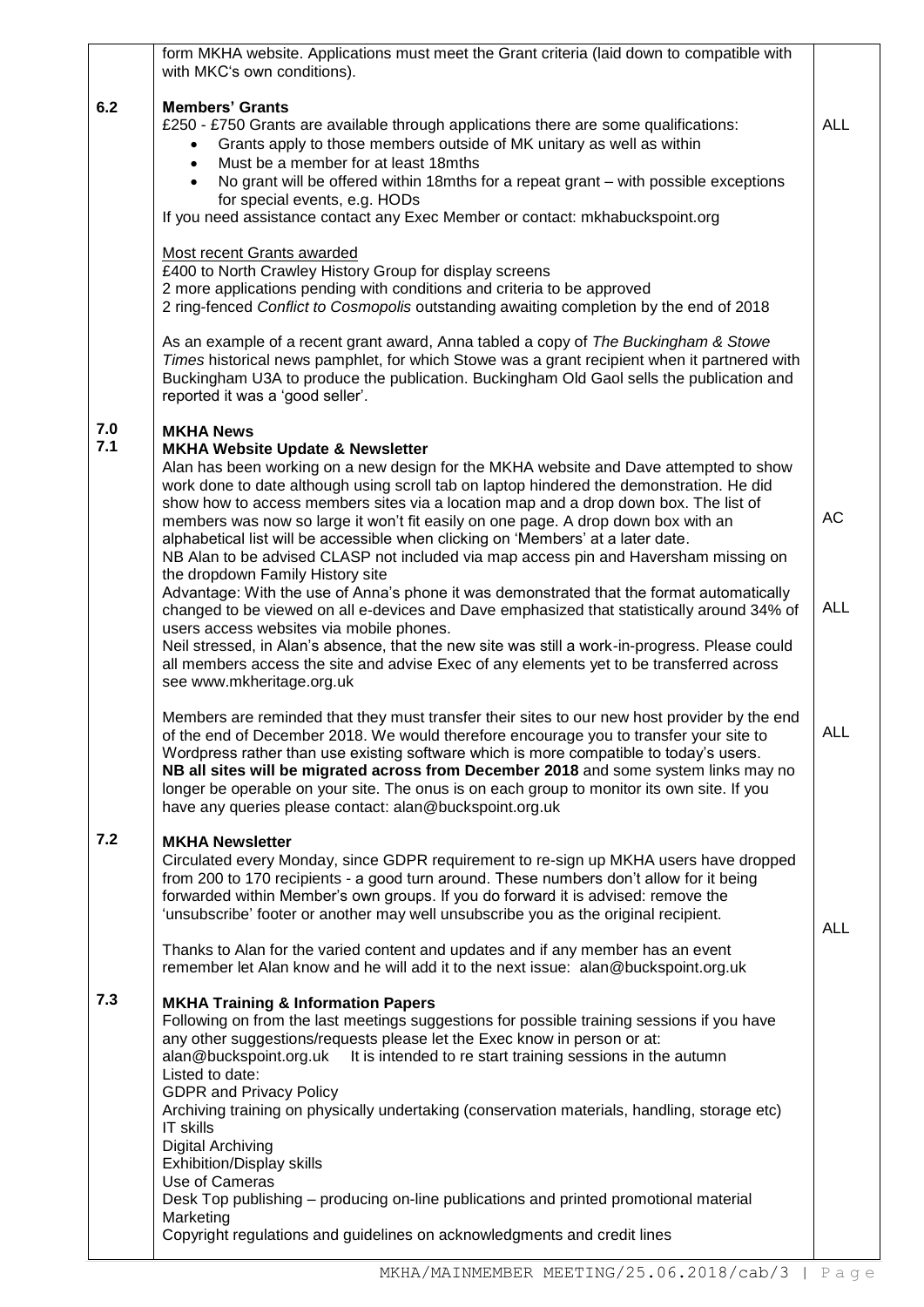|      | Care of photographs, documents etc                                                                                                                                                                                                                                                                                                                                                                                                                                                                                                                                                                                                                                                                                       |            |
|------|--------------------------------------------------------------------------------------------------------------------------------------------------------------------------------------------------------------------------------------------------------------------------------------------------------------------------------------------------------------------------------------------------------------------------------------------------------------------------------------------------------------------------------------------------------------------------------------------------------------------------------------------------------------------------------------------------------------------------|------------|
|      | Catherine, Archivist MKCDC and Heritage MK, has updated the MKHA guideline paper on<br>Care and Preservation of Paper Documents and Photographs. This will be branded and<br>added to the new website and Newsletter as a downloadable PDF. Work is continuing<br>upgrading other themed papers.                                                                                                                                                                                                                                                                                                                                                                                                                         |            |
| 8.0  | <b>ARCH-MK: Anna &amp; Neil</b><br>Members were asked, via a show of hands, whether they remembered the project that the<br>Exec had been developing. Only a couple of hands were raised! Neil and Anna gave a brief<br>outline:<br>A project (application to Heritage Lottery Fund (HLF) to be submitted that deals with<br>important issue of safeguarding, protecting and recording the 2-dimensional material that<br>Members have in their collections. Items probably stored in cupboards, under beds in attics<br>and basements etc and all at risk!                                                                                                                                                              |            |
|      | Appointed professional project staff will assist and train a selected number of group's<br>representatives in a pilot study. These Members are to choose a part of their collection for<br>digitisation, create professional documentation and public access records and will have use<br>of a provided back-up storage vault to host their collections. The trained representatives will<br>be tasked with continuing the work and training others in the systems, processes and<br>procedures. The project is open to all MKHA groups not just those within the unitary<br>authority. There is obviously a level of commitment required from participants.                                                             |            |
|      | The Exec has been working on preparing the outline brief, costs etc and working up the HLF<br>application, some confusion over which HLF grant has arisen but is seeking help from HLF<br>Regional Officer. The project will compliment the proposed MKC plans for a future planned<br>City Archive.                                                                                                                                                                                                                                                                                                                                                                                                                     |            |
|      | Workshop: A Saturday afternoon informal workshop in October (date tbc) is to be held for<br>Member's in order to refresh, update and inform Members about the project. An atmosphere<br>created for sharing successes and failures of systems/processes/procedures currently used<br>and members are invited to bring along any examples of these to further the discussions.<br>Look out on MKHA News and emails for workshop date                                                                                                                                                                                                                                                                                      | <b>ALL</b> |
| 9.0  | Heritage Open Days September 2018<br>Currently around 90 events spread fairly evenly across the two weekends of Sept 6 <sup>th</sup> and 15 <sup>th</sup> .<br>Alan is uploading information to the website and the brochure is about to go to print. In<br>addition to the varied events there are also downloadable walks and trails that can be<br>undertaken at anytime.                                                                                                                                                                                                                                                                                                                                             |            |
| 10.0 | <b>Member Reports</b><br>Remember images tell the story of your event/activity much better. Please send to<br>Dave prior to the next meeting: david@davidmustondesign.co.uk                                                                                                                                                                                                                                                                                                                                                                                                                                                                                                                                              |            |
| 10.1 | CLASP Presentation of On-line Atlas of Hillforts of Britain and Ireland by Dave<br>Hayward, Chair<br>www.hillforts.arch.ox.ac.uk<br>A live 15 minute demonstration was given by Dave about the new site revealing how much<br>detail and information is now available about our hillforts put together by many voluntary<br>groups, including 13 sites by CLASP, led by professionals at the Universities of Edinburgh<br>and Oxford. Members were shown how to access the site, the levels and detailed information<br>available and shown images of Danes Camp, Aspley Guise via Google Earth & Maps.<br>There is also a facility to add supplementary information on-line even though the project is<br>now complete. |            |
|      | <b>Update on recent CLASP activities</b><br>Bonnaventura Town on-site work has restarted, interesting early religious activity being<br>uncovered<br>White Hall Farm Roman Villa now includes an Anglo Saxon cemetery with skeletons in N/S<br>alignment. Stone cists still to be opened to reveal their secrets<br>Further Geophys survey work with MOLA on and Iron Age site is underway despite dry,<br>hardened ground proving difficult.<br>Work continues on the deserted medieval village                                                                                                                                                                                                                         |            |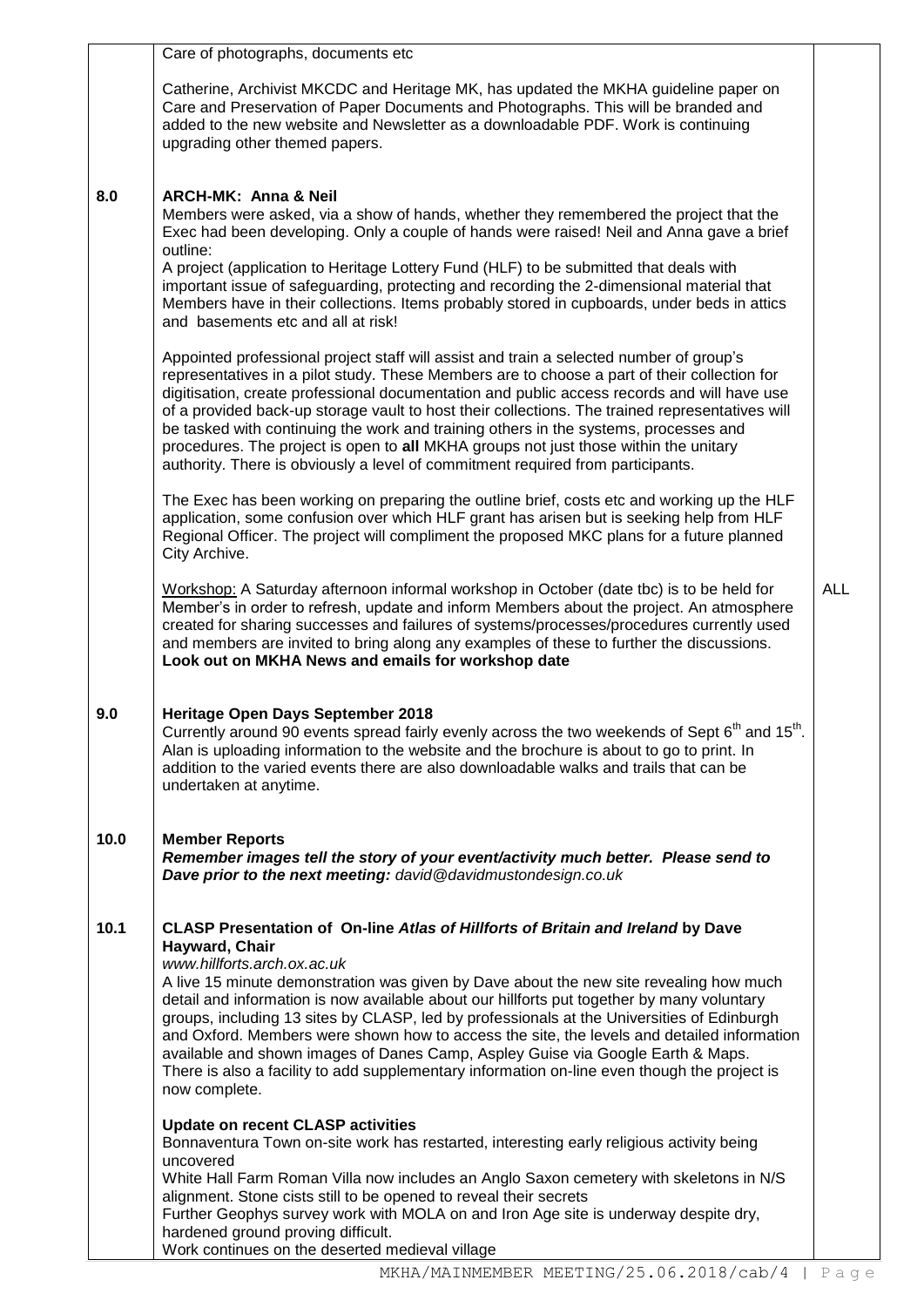| 10.2         | Buckingham Old Gaol - Helené Hill<br>Current 'Odd Fellows' exhibition ends 7 <sup>th</sup> July. The Organisation has a large banner in poor<br>condition that needs conservation and storage. Can any Members help/advise how the<br>Society might proceed? It was suggested that Newport Pagnell Historical Society, which also<br>has Odd fellows material may be of assistance.<br>Buckingham Old Gaol is embarking upon a fundraising campaign to purchase Museum<br>Standard display cases to house their Tudor artefacts, most notably the 'Queen of Aragon's"<br>crucifix panel.<br>Helené tabled a copy of their recently produced Volunteers Handbook for information and<br>help if others want to produce this useful aid.                                             |  |
|--------------|------------------------------------------------------------------------------------------------------------------------------------------------------------------------------------------------------------------------------------------------------------------------------------------------------------------------------------------------------------------------------------------------------------------------------------------------------------------------------------------------------------------------------------------------------------------------------------------------------------------------------------------------------------------------------------------------------------------------------------------------------------------------------------|--|
| 10.3         | Two Villages Archive Trust - Michael Held<br>Michael showed presentations of the Trust's last few activities. April 9 <sup>th</sup> AGM and farewell to<br>Geoff and Joy Dawes, original members of the group who have now moved away from the<br>area.<br>TVAT visit to Roman Villa at Piddington, a visit well-worth making!<br>An enjoyable TVAT Guided Village Walking Tour of Sherington by kind hosts Sherington<br><b>Historical Society</b><br>Coming up in July: Canal Walking Tour of restoration work undertaken by Bucks Canal<br>Society                                                                                                                                                                                                                              |  |
| 10.4         | <b>Calverton Records Project - Dave Muston</b><br>Dave's updated the work-in progress of reinstating the original Green and Village Pond that<br>disappeared<br>Last weekend Calverton Records Project participated in village Fete and led with a display,<br>previously used at History Festival that most villagers would not have seen and a quiz, only<br>one person had nearly all the correct answers.                                                                                                                                                                                                                                                                                                                                                                      |  |
| 10.5         | The remainder of reports were verbal<br><b>Simpson History Group - Peter Barnes</b><br>Research for the book about Simpson's Great War soldiers is progressing. Most recent<br>discovery was soldier who was a POW and demobbed injured in 1919 and went on to die of<br>inflicted wounds and therefore eligible to be listed on memorials.                                                                                                                                                                                                                                                                                                                                                                                                                                        |  |
| 10.6         | The Cowper and Newton Museum, Olney - Amanda Molcher<br>The Museum is 6 months into its HLF supported project; the Barn is being restored and will<br>house displays with Audio Visual. Front of the building onto Market Square is now covered by<br>scaffolding. Two new stores will be created and there will be a new gallery about John<br>Newton to reinforce the fact that he lived and worked in the town and that Amazing Grace<br>was written in Olney!                                                                                                                                                                                                                                                                                                                  |  |
| 10.7         | Living Archive MK - Tabled report:<br>50 People's Stories Project the exhibition showing period is coming to an end in The Events<br>Space, CMK Library. Access now via on-line website: www.mkpeoplesstories.co.uk<br>Discover MK: MK's 80s Music Scene has been the most popular exhibition to date, according<br>to library and social media. Show period has now been extended at the venue upstairs in<br>CMK Library. http://www discovermiltonkeynes.co.uk/80s.html<br>Due to success of 80s Music Scene exhibition, LAMK now wants to embark on 90s Music<br>scene. Can Members help do you have information, photos ephemera - please Get in touch?<br>admin@livingarchivemk.org.uk<br>MK Trails: Wolverton and now Olney online trail are both available via smartphone. |  |
| 11.0<br>11.1 | <b>Any Other Business</b><br>FREE to any member is a floor-standing pull-up projector screen. Contact Dianne:<br>dianne.l.sutton@btinternet.com                                                                                                                                                                                                                                                                                                                                                                                                                                                                                                                                                                                                                                    |  |
| 11.2         | The Great War Commemorations: Historic England is adding to the national list of WW1                                                                                                                                                                                                                                                                                                                                                                                                                                                                                                                                                                                                                                                                                               |  |